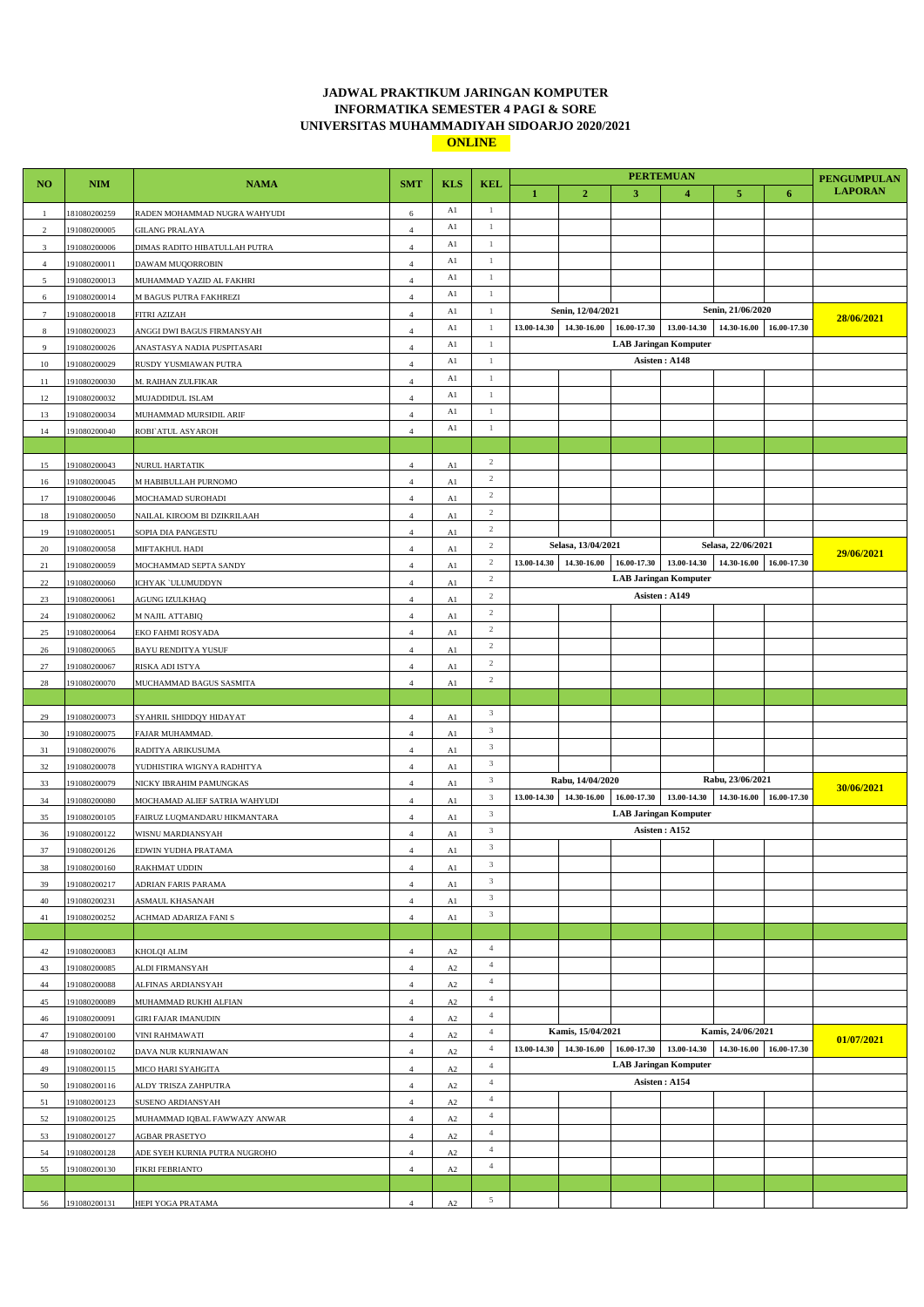|     |              |                                      |                |          | 5                |                                                                         |                    |             |                              |                    |             |            |
|-----|--------------|--------------------------------------|----------------|----------|------------------|-------------------------------------------------------------------------|--------------------|-------------|------------------------------|--------------------|-------------|------------|
| 57  | 191080200133 | <b>BAYU RAMA DHANI</b>               | $\overline{4}$ | A2       |                  |                                                                         |                    |             |                              |                    |             |            |
| 58  | 191080200135 | TUNGGAL HERMAWAN                     | $\overline{4}$ | A2       | 5                |                                                                         |                    |             |                              |                    |             |            |
| 59  | 191080200137 | RIZKY MAULANA SHOLECHUDIN            | $\overline{4}$ | $\rm A2$ | 5                |                                                                         |                    |             |                              |                    |             |            |
| 60  | 191080200138 | DEWI RHOMADINIYAH                    | 4              | A2       | 5                |                                                                         |                    |             |                              |                    |             |            |
|     |              |                                      |                |          | $\sqrt{5}$       |                                                                         | Jumat, 16/04/2021  |             |                              | Jumat, 25/06/2021  |             |            |
| 61  | 191080200141 | QITFIRUL DWI CAHYONO                 | $\overline{4}$ | A2       |                  |                                                                         |                    |             |                              |                    | 02/07/2020  |            |
| 62  | 191080200143 | MUKHAMAT SAIFUDIN                    | $\overline{4}$ | A2       | 5                | 14.30-16.00<br>13.00-14.30<br>16.00-17.30<br>13.00-14.30<br>14.30-16.00 |                    |             |                              | 16.00-17.30        |             |            |
| 63  | 191080200144 | SHAFA HAYU APSARI                    | $\overline{4}$ | A2       | $\overline{5}$   |                                                                         |                    |             | <b>LAB Jaringan Komputer</b> |                    |             |            |
| 64  | 191080200146 | ACHMAD ARIANSYAH                     | $\overline{4}$ | A2       | 5                |                                                                         |                    |             | Asisten: A149                |                    |             |            |
|     |              |                                      |                |          | 5                |                                                                         |                    |             |                              |                    |             |            |
| 65  | 191080200154 | DELLA SWASTIKA NUR AINI              | $\overline{4}$ | A2       |                  |                                                                         |                    |             |                              |                    |             |            |
| 66  | 191080200155 | <b>ILLUSYIA INSYIROH</b>             | $\overline{4}$ | A2       | $\sqrt{5}$       |                                                                         |                    |             |                              |                    |             |            |
| 67  | 191080200156 | MAULANA IQBHAL PRAYOGHA SLAMET       | $\overline{4}$ | A2       | 5                |                                                                         |                    |             |                              |                    |             |            |
| 68  | 191080200157 | <b>BAGUS DWI KURNIAWAN</b>           | $\overline{4}$ | A2       | 5                |                                                                         |                    |             |                              |                    |             |            |
|     |              |                                      |                |          | 5                |                                                                         |                    |             |                              |                    |             |            |
| 69  | 191080200159 | FINA RAHMA DEWI                      | $\overline{4}$ | A2       |                  |                                                                         |                    |             |                              |                    |             |            |
|     |              |                                      |                |          |                  |                                                                         |                    |             |                              |                    |             |            |
| 70  | 191080200161 | HANANTO ACHMAD PRASETYO              | $\overline{4}$ | $\rm A2$ | 6                |                                                                         |                    |             |                              |                    |             |            |
| 71  | 191080200162 | DICKY ANDREY CHOLISYAH PUTRA         | $\overline{4}$ | A2       | 6                |                                                                         |                    |             |                              |                    |             |            |
|     |              |                                      |                |          | 6                |                                                                         |                    |             |                              |                    |             |            |
| 72  | 191080200170 | RATIH PUSPITASARI                    | $\overline{4}$ | $\rm A2$ |                  |                                                                         |                    |             |                              |                    |             |            |
| 73  | 191080200184 | MUHAMMAD SAJI FAUSIL                 | $\overline{4}$ | A2       | 6                |                                                                         |                    |             |                              |                    |             |            |
| 74  | 191080200205 | DIANA CINDY AGUSTIN                  | $\overline{4}$ | A2       | 6                |                                                                         | Senin, 19/04/2021  |             |                              | Senin, 28/06/2021  |             | 05/07/2021 |
| 75  | 191080200207 | SITI NUR HALIZA.                     | $\overline{4}$ | $\rm A2$ | 6                | 13.00-14.30                                                             | 14.30-16.00        | 16.00-17.30 | 13.00-14.30                  | 14.30-16.00        | 16.00-17.30 |            |
|     |              |                                      |                |          | 6                |                                                                         |                    |             | <b>LAB Jaringan Komputer</b> |                    |             |            |
| 76  | 191080200210 | ROFINUS ARYANTO                      | $\overline{4}$ | $\rm A2$ |                  |                                                                         |                    |             |                              |                    |             |            |
| 77  | 191080200230 | MUHAMMAD ARGINANTA KAFI SAMBADA      | $\overline{4}$ | $\rm A2$ | 6                |                                                                         |                    |             | Asisten: A148                |                    |             |            |
| 78  | 191080200242 | NUR REZA UMAMI                       | $\overline{4}$ | A2       | 6                |                                                                         |                    |             |                              |                    |             |            |
| 79  | 191080200251 | YENNI SEFTIARDIYAH                   | $\overline{4}$ | A2       | 6                |                                                                         |                    |             |                              |                    |             |            |
|     |              |                                      |                |          | 6                |                                                                         |                    |             |                              |                    |             |            |
| 80  | 191080200253 | MUHAMMAD FACHRUDDIN                  | $\overline{4}$ | A2       |                  |                                                                         |                    |             |                              |                    |             |            |
| 81  | 191080200260 | HIHANIZA LELA YUZEFA                 | $\overline{4}$ | A2       | 6                |                                                                         |                    |             |                              |                    |             |            |
| 82  | 191080200273 | ALFAN INDRA KUSUMA                   | $\overline{4}$ | A2       | 6                |                                                                         |                    |             |                              |                    |             |            |
| 83  | 201080200081 | ADILLA SYAFIRA PUTRI                 | $\overline{4}$ | A2       | 6                |                                                                         |                    |             |                              |                    |             |            |
|     |              |                                      |                |          |                  |                                                                         |                    |             |                              |                    |             |            |
|     |              |                                      |                |          |                  |                                                                         |                    |             |                              |                    |             |            |
| 84  | 181080200260 | HANIF AMRULLAH                       | 6              | A3       | $7\phantom{.0}$  |                                                                         |                    |             |                              |                    |             |            |
| 85  | 191080200132 | ALIEF SETYO NOVANTO                  | $\overline{4}$ | A3       | $7\phantom{.0}$  |                                                                         |                    |             |                              |                    |             |            |
| 86  | 191080200163 | MOCHAMAD HUMAI EDI                   | $\overline{4}$ | A3       | $\tau$           |                                                                         |                    |             |                              |                    |             |            |
|     |              |                                      |                |          | $\tau$           |                                                                         |                    |             |                              |                    |             |            |
| 87  | 191080200165 | BAYU KRISNANTA PUTRA MARDHIKA        | $\overline{4}$ | A3       |                  |                                                                         |                    |             |                              |                    |             |            |
|     |              |                                      |                |          |                  |                                                                         |                    |             |                              |                    |             |            |
| 88  | 191080200166 | TEGUH PRASETYO                       | $\overline{4}$ | A3       | $7\phantom{.0}$  |                                                                         | Selasa, 20/04/2021 |             |                              | Selasa, 29/06/2021 |             |            |
| 89  | 191080200169 | AINI FIRDAUSI NUZULLA                | $\overline{4}$ | A3       | $7\phantom{.0}$  | 13.00-14.30                                                             | 14.30-16.00        | 16.00-17.30 | 13.00-14.30                  | 14.30-16.00        | 16.00-17.30 | 06/07/2021 |
|     |              |                                      |                |          | $\tau$           |                                                                         |                    |             | <b>LAB Jaringan Komputer</b> |                    |             |            |
| 90  | 191080200171 | FATCHUR RIZKY RAMADHAN               | $\overline{4}$ | A3       |                  |                                                                         |                    |             |                              |                    |             |            |
| 91  | 191080200172 | ULFAH MALIHATIN SHOLIHAH             | $\overline{4}$ | A3       | $7\phantom{.0}$  |                                                                         |                    |             | Asisten: A154                |                    |             |            |
| 92  | 191080200174 | MOCHAMMAD RIZAL ADITYA               | $\overline{4}$ | A3       | $7\phantom{.0}$  |                                                                         |                    |             |                              |                    |             |            |
| 93  | 191080200183 | YAHYA ANUGERAH DWI KHURROTA A`YUNAN  | $\overline{4}$ | A3       | $7\phantom{.0}$  |                                                                         |                    |             |                              |                    |             |            |
|     |              |                                      |                |          | $\boldsymbol{7}$ |                                                                         |                    |             |                              |                    |             |            |
| 94  | 191080200185 | M YUSRIL FAHMI                       | $\overline{4}$ | A3       |                  |                                                                         |                    |             |                              |                    |             |            |
| 95  | 191080200188 | SHOVI FIRDAUS.                       | $\overline{4}$ | A3       | $\overline{7}$   |                                                                         |                    |             |                              |                    |             |            |
|     |              |                                      |                |          |                  |                                                                         |                    |             |                              |                    |             |            |
| 96  | 191080200191 | SANGGAH LUHUR PANUNTUN.              | $\overline{4}$ | A3       | $\,$ 8 $\,$      |                                                                         |                    |             |                              |                    |             |            |
|     |              |                                      |                |          | $\,$ 8 $\,$      |                                                                         |                    |             |                              |                    |             |            |
| 97  | 191080200193 | ALDO REGHAN RAMADHAN                 | $\overline{4}$ | A3       |                  |                                                                         |                    |             |                              |                    |             |            |
| 98  | 191080200195 | ANDI CHAIRUL ROCHMAN                 | $\overline{4}$ | A3       | $\,$ 8 $\,$      |                                                                         |                    |             |                              |                    |             |            |
| 99  | 191080200196 | ARIEF AL MAHDI                       | $\overline{4}$ | A3       | 8                |                                                                         |                    |             |                              |                    |             |            |
| 100 | 191080200197 | RIDWAN DWI SOFIAN                    | $\overline{4}$ | A3       | 8                |                                                                         | Rabu, 21/04/2021   |             |                              | Rabu, 30/06/2021   |             |            |
|     |              |                                      |                |          | $\,$ 8 $\,$      | 13.00-14.30                                                             | 14.30-16.00        | 16.00-17.30 | 13.00-14.30                  | 14.30-16.00        | 16.00-17.30 | 07/07/2021 |
| 101 | 191080200202 | ALIF AKBAR IRDHOBILLA                | $\overline{4}$ | A3       |                  |                                                                         |                    |             |                              |                    |             |            |
| 102 | 191080200203 | REVANDA SILVA ASTIANTO PUTRI         | $\overline{4}$ | A3       | $\,$ 8 $\,$      |                                                                         |                    |             | <b>LAB Jaringan Komputer</b> |                    |             |            |
| 103 | 191080200204 | DIMAS BAYU ANJASMARA                 | $\overline{4}$ | A3       | $\,$ 8 $\,$      |                                                                         |                    |             | Asisten: A152                |                    |             |            |
| 104 | 191080200206 | MUHAMMAD RIZKY ARBAAH BARMULA        | $\overline{4}$ | A3       | $\,$ 8 $\,$      |                                                                         |                    |             |                              |                    |             |            |
|     |              |                                      |                |          | 8                |                                                                         |                    |             |                              |                    |             |            |
| 105 | 191080200208 | RAZIF ZULVIKAR HATUWE                | $\overline{4}$ | A3       |                  |                                                                         |                    |             |                              |                    |             |            |
| 106 | 191080200218 | RISKI FIRMANSYAH WILIS PUTRA.        | $\overline{4}$ | A3       | 8                |                                                                         |                    |             |                              |                    |             |            |
| 107 | 191080200219 | DUTA ABDILLAH                        | $\overline{4}$ | A3       | $\,$ 8 $\,$      |                                                                         |                    |             |                              |                    |             |            |
|     |              |                                      |                |          |                  |                                                                         |                    |             |                              |                    |             |            |
|     |              |                                      |                |          | 9                |                                                                         |                    |             |                              |                    |             |            |
| 108 | 191080200224 | AFNIZAR MAULANA ASIDDIQ              | $\sqrt{4}$     | A3       |                  |                                                                         |                    |             |                              |                    |             |            |
| 109 | 191080200226 | RAHARDIAN DEWANTORO                  | $\overline{4}$ | A3       | 9                |                                                                         |                    |             |                              |                    |             |            |
| 110 | 191080200227 | AHMAD RENDRA FAJARESTA               | $\overline{4}$ | A3       | 9                |                                                                         |                    |             |                              |                    |             |            |
| 111 | 191080200228 | RANI AYU NABILAH                     | $\overline{4}$ | A3       | $\overline{9}$   |                                                                         |                    |             |                              |                    |             |            |
|     |              |                                      |                |          | 9                |                                                                         |                    |             |                              |                    |             |            |
| 112 | 191080200232 | BRAMATYA MAHENDRA VIHESWARA NURYADIN | $\overline{4}$ | A3       |                  |                                                                         |                    |             |                              |                    |             |            |
| 113 | 191080200235 | LINDA MEISA ALFIYAH                  | $\overline{4}$ | A3       | 9                |                                                                         | Kamis, 22/04/2021  |             |                              | Kamis, 01/07/2021  |             | 08/07/2021 |
| 114 | 191080200236 | GALUH PRIYO NUGROHO                  | $\overline{4}$ | A3       | 9                | 13.00-14.30                                                             | 14.30-16.00        | 16.00-17.30 | 13.00-14.30                  | 14.30-16.00        | 16.00-17.30 |            |
| 115 | 191080200237 | WAHYU DWI KURNIAWAN                  | $\overline{4}$ | A3       | 9                |                                                                         |                    |             | <b>LAB Jaringan Komputer</b> |                    |             |            |
|     |              |                                      |                |          | $\overline{9}$   |                                                                         |                    |             | Asisten: A148                |                    |             |            |
| 116 | 191080200238 | ADISYA AYUSTINA                      | $\overline{4}$ | A3       |                  |                                                                         |                    |             |                              |                    |             |            |
| 117 | 191080200256 | MUHAMMAD SYAFIQ MUHADZDZIB           | $\overline{4}$ | A3       | 9                |                                                                         |                    |             |                              |                    |             |            |
| 118 | 191080200263 | RIZKY SUSILO HARTONO                 | $\overline{4}$ | A3       | 9                |                                                                         |                    |             |                              |                    |             |            |
| 119 | 191080200268 | ALDI RACHMAT PUTRA                   | $\overline{4}$ | A3       | 9                |                                                                         |                    |             |                              |                    |             |            |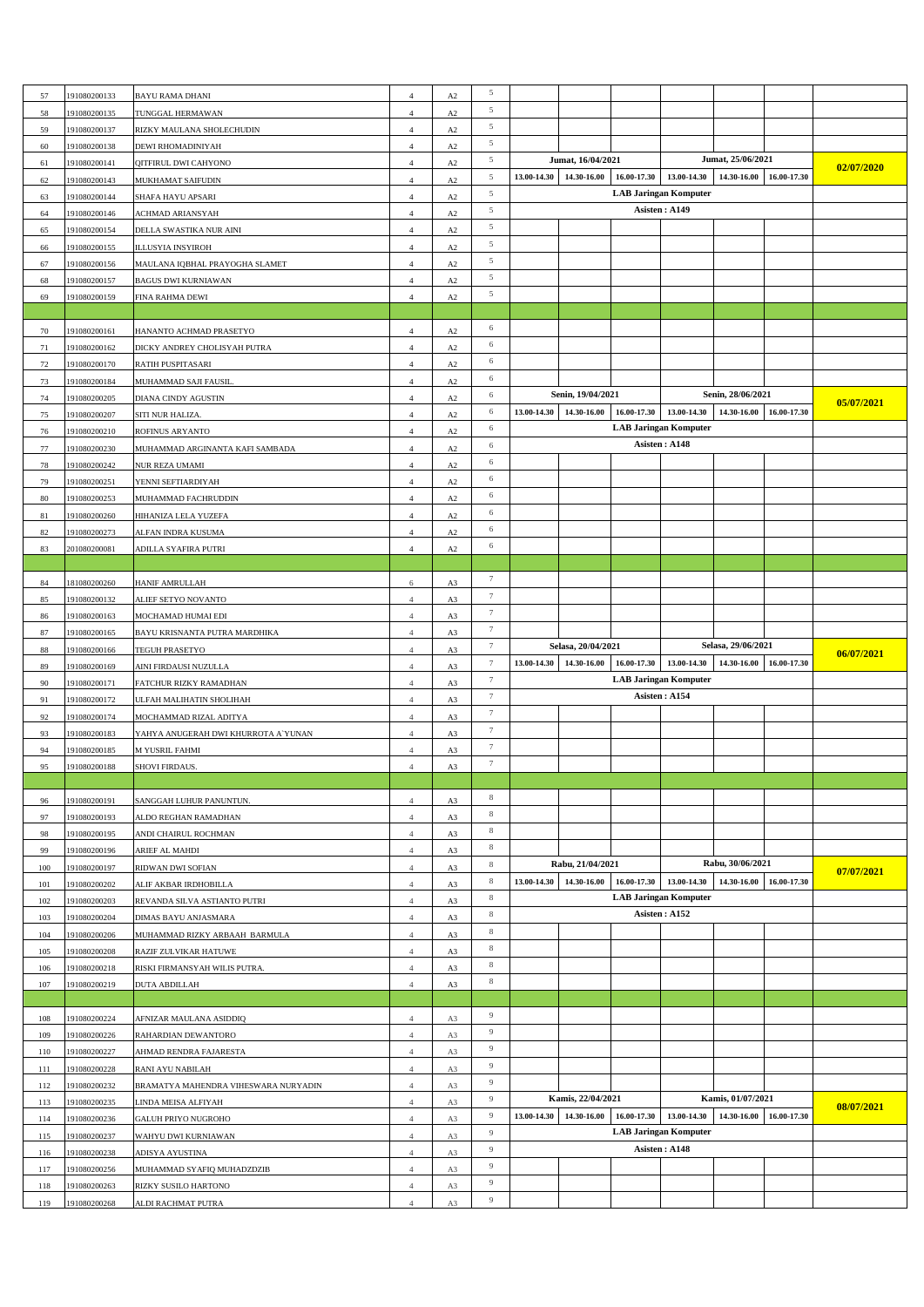| 120 | 161080200312                 | M. RAMADHANI A.K                                      | $10\,$         | A4          | 9      |                                                             |                    |             |                              |                         |             |            |
|-----|------------------------------|-------------------------------------------------------|----------------|-------------|--------|-------------------------------------------------------------|--------------------|-------------|------------------------------|-------------------------|-------------|------------|
|     |                              |                                                       |                |             |        |                                                             |                    |             |                              |                         |             |            |
| 120 | 191080200001                 |                                                       | $\overline{4}$ | B1          | 10     |                                                             |                    |             |                              |                         |             |            |
|     |                              | FUAD AZIS MUSLIM                                      |                |             | 10     |                                                             |                    |             |                              |                         |             |            |
| 121 | 191080200002                 | MOCH. ROYKHAN MIRZA                                   | $\overline{4}$ | $\rm B1$    | 10     |                                                             |                    |             |                              |                         |             |            |
| 122 | 191080200004                 | HENDRA HERMAWAN                                       | $\overline{4}$ | $\rm B1$    | 10     |                                                             |                    |             |                              |                         |             |            |
| 123 | 191080200008                 | STEVEN OWEN PURNAWAN                                  | $\overline{4}$ | B1          | 10     |                                                             |                    |             |                              |                         |             |            |
| 124 | 191080200009                 | A. ZAINUDHIN                                          | $\overline{4}$ | B1          | 10     |                                                             |                    |             |                              | Sabtu, 26/06/2021       |             |            |
| 125 | 191080200010                 | LAILATUL SUROIYAH                                     | $\overline{4}$ | B1          |        | Sabtu, 17/04/2021<br>21.00-22.30<br>18.00-19.30 19.30-21.00 |                    |             |                              |                         | 03/07/2021  |            |
| 126 | 191080200012                 | MUHAMMAD ZULHAM EFENDI                                | $\overline{4}$ | $\rm B1$    | 10     |                                                             |                    |             | 18.00-19.30                  | 19.30-21.00 21.00-22.30 |             |            |
| 127 | 191080200016                 | FIRMAN MILANI                                         | $\overline{4}$ | $\rm B1$    | 10     |                                                             |                    |             | <b>LAB Jaringan Komputer</b> |                         |             |            |
| 128 | 191080200019                 | ANGGA NOVIAR CIPTA PAHLEVI                            | $\overline{4}$ | B1          | 10     |                                                             |                    |             | Asisten: A154                |                         |             |            |
| 129 | 191080200022                 | REYNALDI PADLY                                        | $\overline{4}$ | B1          | $10\,$ |                                                             |                    |             |                              |                         |             |            |
| 130 | 191080200025                 | RINA SAFITRI                                          | $\overline{4}$ | B1          | 10     |                                                             |                    |             |                              |                         |             |            |
| 131 | 191080200031                 | KHOIRUN NASIKHIN                                      | $\overline{4}$ | $\rm B1$    | 10     |                                                             |                    |             |                              |                         |             |            |
| 132 | 191080200037                 | MUHAMMAD KHOLIK ADI S                                 | $\overline{4}$ | $\rm B1$    | 10     |                                                             |                    |             |                              |                         |             |            |
| 133 | 191080200038                 | MOCHAMAD ALAISA DAUD                                  | $\overline{4}$ | B1          | 10     |                                                             |                    |             |                              |                         |             |            |
|     |                              |                                                       |                |             |        |                                                             |                    |             |                              |                         |             |            |
| 134 | 191080200039                 | ANUGRA PARIYANTO                                      | $\overline{4}$ | B1          | 11     |                                                             |                    |             |                              |                         |             |            |
| 135 | 191080200041                 | YUDHISTIRA RAMADHAN                                   | $\overline{4}$ | $\rm B1$    | 11     |                                                             |                    |             |                              |                         |             |            |
| 136 | 191080200042                 | DIMAS AYU PUTRI RISKY NOFA                            | $\overline{4}$ | $\rm B1$    | 11     |                                                             |                    |             |                              |                         |             |            |
| 137 | 191080200044                 | SANDI EKO ERIYANTO                                    | $\overline{4}$ | B1          | 11     |                                                             |                    |             |                              |                         |             |            |
| 138 | 191080200048                 | M. A' DHOM SY AFICHUDDIN                              | $\overline{4}$ | B1          | $11\,$ |                                                             |                    |             |                              |                         |             |            |
| 139 | 191080200052                 | VICCI RACHMAT ALFIN                                   | $\overline{4}$ | $\rm B1$    | 11     |                                                             | Minggu, 18/04/2021 |             |                              | Minggu, 27/06/2020      |             |            |
| 140 | 191080200054                 | ZA`IM ZUHDI                                           | $\overline{4}$ | $\rm B1$    | 11     | 08.00-09.30                                                 | 09.30-11.00        | 11.00-12.30 | 08.00-09.30                  | 09.30-11.00             | 11.00-12.30 | 04/07/2021 |
| 141 | 191080200055                 | ABHIRAMA SAPUTRA                                      | $\overline{4}$ | B1          | 11     |                                                             |                    |             | <b>LAB Jaringan Komputer</b> |                         |             |            |
| 142 | 191080200057                 | <b>BAGUS DWI YULIANTO</b>                             | $\overline{4}$ | B1          | 11     |                                                             |                    |             | Asisten: A152                |                         |             |            |
|     |                              |                                                       |                | B1          | $11\,$ |                                                             |                    |             |                              |                         |             |            |
| 143 | 191080200063                 | <b>ABDUL AJIB</b>                                     | $\overline{4}$ |             | 11     |                                                             |                    |             |                              |                         |             |            |
| 144 | 191080200066                 | HERI PRASETYO                                         | $\overline{4}$ | B1          | 11     |                                                             |                    |             |                              |                         |             |            |
| 145 | 191080200068                 | KHITHOH SABDA MUHAMMAD                                | $\overline{4}$ | $\rm B1$    | 11     |                                                             |                    |             |                              |                         |             |            |
| 146 | 191080200069                 | HANDRASWARA PRATAMA                                   | $\overline{4}$ | B1          | 11     |                                                             |                    |             |                              |                         |             |            |
| 147 | 191080200071                 | TASYA GUSTI AMALIA                                    | $\overline{4}$ | B1          |        |                                                             |                    |             |                              |                         |             |            |
|     |                              |                                                       |                |             |        |                                                             |                    |             |                              |                         |             |            |
| 148 | 191080200072                 | MOCH DIMAS FAHMI RIZALDY                              | $\overline{4}$ | $\rm B1$    | 12     |                                                             |                    |             |                              |                         |             |            |
|     |                              |                                                       |                |             |        |                                                             |                    |             |                              |                         |             |            |
| 149 | 191080200074                 | M. RYAS HAKIM                                         | $\overline{4}$ | $\rm B1$    | 12     |                                                             |                    |             |                              |                         |             |            |
| 150 | 191080200082                 | OKI ARI KUNCORO                                       | $\overline{4}$ | B1          | 12     |                                                             |                    |             |                              |                         |             |            |
| 151 | 191080200086                 | VISCHAL MUHTADI ZULFIKAR                              | $\overline{4}$ | $\rm B1$    | 12     |                                                             |                    |             |                              |                         |             |            |
| 152 | 191080200087                 | CALVINE EFRIWANDA PRATAMA                             | $\overline{4}$ | B1          | 12     |                                                             |                    |             |                              |                         |             |            |
| 153 | 191080200090                 | TEGUH PRASETYO                                        | $\overline{4}$ | B1          | 12     |                                                             | Minggu, 18/04/2021 |             |                              | Minggu, 27/06/2020      |             |            |
| 154 | 191080200094                 | RAZIV ZYDAN FARID BAHANAN                             | $\overline{4}$ | $\rm B1$    | 12     | 13.00-14.30                                                 | 14.30-16.00        | 16.00-17.30 | 13.00-14.30                  | 14.30-16.00             | 16.00-17.30 | 04/07/2021 |
| 155 | 191080200190                 | FARIS ATSIR IZZUDIN EL WAHYU                          | $\overline{4}$ | $\rm B1$    | 12     |                                                             |                    |             | <b>LAB Jaringan Komputer</b> |                         |             |            |
| 156 | 191080200239                 | MUNIR <u>UL FARHAN SYAH</u>                           | $\overline{4}$ | B1          | 12     |                                                             |                    |             | Asisten: A149                |                         |             |            |
| 157 | 191080200266                 | <b>BARA HENDRAWANTO</b>                               | $\overline{4}$ | B1          | 12     |                                                             |                    |             |                              |                         |             |            |
| 158 | 191080200267                 |                                                       | $\overline{4}$ | B1          | 12     |                                                             |                    |             |                              |                         |             |            |
|     |                              | MOCH SULAIMAN                                         | $\overline{4}$ |             | 12     |                                                             |                    |             |                              |                         |             |            |
| 159 | 191080200269                 | MUKHAMMAD DAYU ANWAR                                  |                | $\rm B1$    | 12     |                                                             |                    |             |                              |                         |             |            |
| 160 | 201080200183                 | MOCH. AGUNG DHARMAWAN                                 | $\mathfrak{2}$ | B1          | 12     |                                                             |                    |             |                              |                         |             |            |
| 161 | 201080200204                 | AS`AD DULKARNAIN                                      | $\overline{c}$ | $\rm B1$    |        |                                                             |                    |             |                              |                         |             |            |
|     |                              |                                                       |                |             | 13     |                                                             |                    |             |                              |                         |             |            |
| 162 | 181080200009                 | RIVALDI GARINDRA DAMARA                               | 6              | $_{\rm B2}$ | 13     |                                                             |                    |             |                              |                         |             |            |
| 163 | 181080200174                 | ADI NUR PRASETYO                                      | 6              | $_{\rm B2}$ | 13     |                                                             |                    |             |                              |                         |             |            |
| 164 | 181080200231                 | FAJAR INDRAWAN                                        | 6              | $_{\rm B2}$ |        |                                                             |                    |             |                              |                         |             |            |
| 165 | 181080200234                 | <b>GANA ISDIHAR</b>                                   | 6              | $_{\rm B2}$ | 13     |                                                             |                    |             |                              |                         |             |            |
| 166 | 191080200021                 | ANGGER SYANINDRA ALVIN                                | $\overline{4}$ | B2          | 13     |                                                             |                    |             |                              |                         |             |            |
| 167 | 191080200056                 | MOH AINUR ROHMAT                                      | $\overline{4}$ | $_{\rm B2}$ | 13     |                                                             | Minggu, 18/04/2021 |             |                              | Minggu, 27/06/2020      |             | 04/07/2021 |
| 168 | 191080200092                 | WILDAN KURNIAWAN                                      | $\overline{4}$ | $_{\rm B2}$ | 13     | 18.00-19.30                                                 | 19.30-21.00        | 21.00-22.30 | 18.00-19.30                  | 19.30-21.00 21.00-22.30 |             |            |
| 169 | 191080200093                 | UTUT MUHAMMAD                                         | $\overline{4}$ | $_{\rm B2}$ | 13     |                                                             |                    |             | <b>LAB Jaringan Komputer</b> |                         |             |            |
| 170 | 191080200095                 | WILDAN ARIF HIDAYATULLOH                              | $\overline{4}$ | B2          | 13     |                                                             |                    |             | Asisten: A148                |                         |             |            |
| 171 | 191080200097                 | MOHAMMAD ANAS FALAHUDDIN                              | $\overline{4}$ | $_{\rm B2}$ | 13     |                                                             |                    |             |                              |                         |             |            |
| 172 | 191080200099                 | MUHAMMAD DICKI SETYAWAN                               | $\overline{4}$ | $_{\rm B2}$ | 13     |                                                             |                    |             |                              |                         |             |            |
| 173 | 191080200101                 | AFIKAH AGUSTININGSIH                                  | $\overline{4}$ | $_{\rm B2}$ | 13     |                                                             |                    |             |                              |                         |             |            |
| 174 | 191080200103                 | ALIFIYAH ROHMATUL HIDAYATI                            | $\overline{4}$ | $_{\rm B2}$ | 13     |                                                             |                    |             |                              |                         |             |            |
| 175 | 191080200104                 | SALAFO MACHMUDA                                       | $\overline{4}$ | $_{\rm B2}$ | 13     |                                                             |                    |             |                              |                         |             |            |
|     |                              |                                                       |                |             |        |                                                             |                    |             |                              |                         |             |            |
| 176 | 191080200107                 | M.FAHRUL RIZKI ADITYA                                 | $\overline{4}$ | B2          | 14     |                                                             |                    |             |                              |                         |             |            |
| 177 | 191080200109                 | ROSA MACHMUDA PRATIWI                                 | $\overline{4}$ | $_{\rm B2}$ | 14     |                                                             |                    |             |                              |                         |             |            |
| 178 | 191080200110                 | PRIYO WAHYU SETIYO AJI                                | $\overline{4}$ | $_{\rm B2}$ | 14     |                                                             |                    |             |                              |                         |             |            |
| 179 |                              |                                                       | $\overline{4}$ | B2          | 14     |                                                             |                    |             |                              |                         |             |            |
| 180 | 191080200112<br>191080200113 | SEKTI ATMA NALENDRA.<br>MOCHAMMAD ANNAS FACHTURROHMAN | $\overline{4}$ | $_{\rm B2}$ | 14     |                                                             |                    |             |                              |                         |             |            |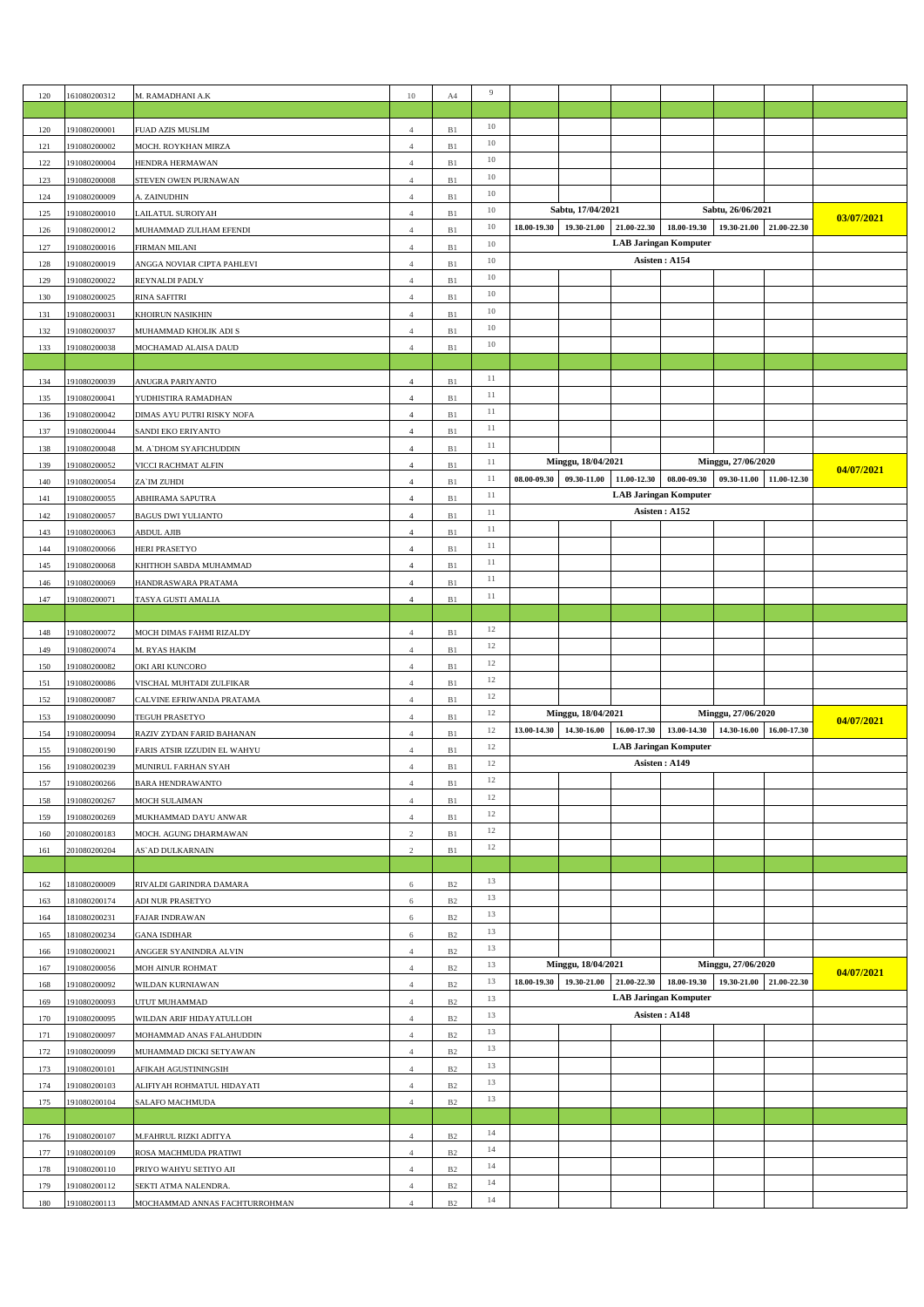| 181 | 191080200114 | ALFIAH MAGHFIROH.               | 4              | B2             | 14 |             | Sabtu, 24/04/2021       |             |                              | Sabtu, 03/07/2021  |             |            |
|-----|--------------|---------------------------------|----------------|----------------|----|-------------|-------------------------|-------------|------------------------------|--------------------|-------------|------------|
| 182 | 191080200117 | BAYU DIMAS ABIMANYU             | $\overline{4}$ | $_{\rm B2}$    | 14 |             | 18.00-19.30 19.30-21.00 |             | 21.00-22.30 18.00-19.30      | 19.30-21.00        | 21.00-22.30 | 10/07/2021 |
| 183 | 191080200118 | MOCH. FAUZI RAJA MAHENDRA       | $\overline{4}$ | $_{\rm B2}$    | 14 |             |                         |             | <b>LAB Jaringan Komputer</b> |                    |             |            |
| 184 | 191080200119 | INDRA MUSPIKA                   | $\overline{4}$ | $_{\rm B2}$    | 14 |             |                         |             | Asisten: A154                |                    |             |            |
| 185 | 191080200120 | WAHYU ISMANDA                   | $\overline{4}$ | B <sub>2</sub> | 14 |             |                         |             |                              |                    |             |            |
| 186 | 191080200121 | <b>IRVAN MATVANDY</b>           | $\overline{4}$ | B2             | 14 |             |                         |             |                              |                    |             |            |
| 187 | 191080200124 | NOVIA ADINDA FIRMANSYAH         | $\overline{4}$ | $_{\rm B2}$    | 14 |             |                         |             |                              |                    |             |            |
| 188 | 191080200129 | MUHAMMAD SALSABIL               | $\overline{4}$ | B <sub>2</sub> | 14 |             |                         |             |                              |                    |             |            |
| 189 | 191080200139 | MAHARIF                         | $\overline{4}$ | B <sub>2</sub> | 14 |             |                         |             |                              |                    |             |            |
|     |              |                                 |                |                |    |             |                         |             |                              |                    |             |            |
| 190 | 191080200140 | AHMAD ABDULLAH FAQIH            | $\overline{4}$ | B2             | 15 |             |                         |             |                              |                    |             |            |
| 191 | 191080200145 | <b>BAGAS RISKI UTAMA</b>        | $\overline{4}$ | $_{\rm B2}$    | 15 |             |                         |             |                              |                    |             |            |
| 192 | 191080200147 | MUHAMMAD RIFQI HIDAYAT          | $\overline{4}$ | B <sub>2</sub> | 15 |             |                         |             |                              |                    |             |            |
| 193 | 191080200148 | HAMZAH YUSUF MASKATI            | $\overline{4}$ | B <sub>2</sub> | 15 |             |                         |             |                              |                    |             |            |
| 194 | 191080200150 | DIKKY PUTRA DARMAWAN            | $\overline{4}$ | B <sub>2</sub> | 15 |             |                         |             |                              |                    |             |            |
| 195 | 191080200151 | MUHAMMAD RIDHO SYAIFULLAH       | $\overline{4}$ | B2             | 15 |             | Minggu, 25/04/2021      |             |                              | Minggu, 04/07/2021 |             |            |
| 196 | 191080200153 | NOVAL FIRMANSAH                 | $\overline{4}$ | $_{\rm B2}$    | 15 | 08.00-09.30 | 09.30-11.00             | 11.00-12.30 | 08.00-09.30                  | 09.30-11.00        | 11.00-12.30 | 11/07/2021 |
| 197 | 191080200164 | MOH. WILDAN DWIKY ROCHMANSA     | $\overline{4}$ | B <sub>2</sub> | 15 |             |                         |             | <b>LAB Jaringan Komputer</b> |                    |             |            |
| 198 | 191080200167 | ERLINA AGUSTIN                  | $\overline{4}$ | $_{\rm B2}$    | 15 |             |                         |             | Asisten: A152                |                    |             |            |
| 199 | 191080200168 | FEISAL RAMDHAN HERIANSYAH       | $\overline{4}$ | B <sub>2</sub> | 15 |             |                         |             |                              |                    |             |            |
| 200 | 191080200173 | MOH. ATTAR JIBRAN               | $\overline{4}$ | B2             | 15 |             |                         |             |                              |                    |             |            |
| 201 | 191080200175 | FIRMANSYAH RIZKI KUSUMA         | $\overline{4}$ | $_{\rm B2}$    | 15 |             |                         |             |                              |                    |             |            |
| 202 | 191080200176 | MUKHAMAD CHANDRA LESMANA        | $\overline{4}$ | $_{\rm B2}$    | 15 |             |                         |             |                              |                    |             |            |
| 203 | 191080200270 | INTAN FITRAH RAHMANINGTYAS      | $\overline{4}$ | B2             | 15 |             |                         |             |                              |                    |             |            |
|     |              |                                 |                |                |    |             |                         |             |                              |                    |             |            |
| 204 | 181080200190 | A HADI SULTHONI                 | 6              | B <sub>3</sub> | 16 |             |                         |             |                              |                    |             |            |
| 205 | 191080200036 | <b>M.SLAMET BUDI RAHARJO</b>    | $\overline{4}$ | B3             | 16 |             |                         |             |                              |                    |             |            |
| 206 | 191080200134 | AHMAD AHYAR SHOLIHUDDIN         | $\overline{4}$ | B <sub>3</sub> | 16 |             |                         |             |                              |                    |             |            |
| 207 | 191080200149 | FATHUR ROHMAN MUFID             | $\overline{4}$ | B <sub>3</sub> | 16 |             |                         |             |                              |                    |             |            |
| 208 | 191080200178 | FIRDAUS MARGO UTOMO             | $\overline{4}$ | B3             | 16 |             |                         |             |                              |                    |             |            |
| 209 | 191080200179 | MUHAMMAD FAHRI MAULANA          | $\overline{4}$ | B <sub>3</sub> | 16 |             |                         |             |                              |                    |             |            |
| 210 | 191080200181 | RISKY ILHAM                     | $\overline{4}$ | B3             | 16 |             | Minggu, 25/04/2021      |             |                              | Minggu, 04/07/2021 |             |            |
| 211 | 191080200186 | RIO ANANDA PUTRA                | $\overline{4}$ | B <sub>3</sub> | 16 | 13.00-14.30 | 14.30-16.00             | 16.00-17.30 | 13.00-14.30                  | 14.30-16.00        | 16.00-17.30 | 11/07/2021 |
| 212 | 191080200189 | ACHMAD ALFIAN FAJRIANSYAH       | $\overline{4}$ | B <sub>3</sub> | 16 |             |                         |             | <b>LAB Jaringan Komputer</b> |                    |             |            |
| 213 | 191080200192 | FAHMI ADHI SAPUTRA              | $\overline{4}$ | B3             | 16 |             |                         |             | Asisten: A149                |                    |             |            |
| 214 | 191080200198 | FERY FEBBYANTO                  | $\overline{4}$ | B <sub>3</sub> | 16 |             |                         |             |                              |                    |             |            |
| 215 | 191080200199 | SANDI WAHYU MAULANA             | $\overline{4}$ | B <sub>3</sub> | 16 |             |                         |             |                              |                    |             |            |
| 216 | 191080200200 | ERINA FIRDAUS DWI RACHMATTILLAH | $\overline{4}$ | B3             | 16 |             |                         |             |                              |                    |             |            |
| 217 | 191080200201 | MUHAMMAD IBNU AFFAN             | $\overline{4}$ | B <sub>3</sub> | 16 |             |                         |             |                              |                    |             |            |
| 218 | 191080200209 | LUQMANUL HAKIYM MAULANA         | $\overline{4}$ | B <sub>3</sub> | 16 |             |                         |             |                              |                    |             |            |
| 219 | 191080200211 | TAUFIKI MA`RUFAN                | $\overline{4}$ | B <sub>3</sub> | 16 |             |                         |             |                              |                    |             |            |
|     |              |                                 |                |                |    |             |                         |             |                              |                    |             |            |
| 220 | 191080200212 | FEBRINA SHANTI NURRACHMA        | $\overline{4}$ | B <sub>3</sub> | 17 |             |                         |             |                              |                    |             |            |
| 221 | 191080200215 | ALFITRA OKTAVIAN                | $\overline{4}$ | B <sub>3</sub> | 17 |             |                         |             |                              |                    |             |            |
| 222 | 191080200221 | INDAH SUCI PURNAMASARI          | $\overline{4}$ | B <sub>3</sub> | 17 |             |                         |             |                              |                    |             |            |
| 223 | 191080200223 | M. ARIF MANSUR                  | $\overline{4}$ | B <sub>3</sub> | 17 |             |                         |             |                              |                    |             |            |
| 224 | 191080200225 | MUHAMMAD HUSNUL KHULUQ          | $\overline{4}$ | B <sub>3</sub> | 17 |             |                         |             |                              |                    |             |            |
| 225 | 191080200229 | ENGGAR DEVA PRATAMA             | $\overline{4}$ | B3             | 17 |             |                         |             |                              |                    |             |            |
| 226 | 191080200234 | MUHAMMAD IQBAL AL MULKI         | $\overline{4}$ | B <sub>3</sub> | 17 |             | Minggu, 25/04/2021      |             |                              | Minggu, 04/07/2021 |             |            |
| 227 | 191080200241 | ANDRIAN FERDIANSAH              | $\overline{4}$ | B <sub>3</sub> | 17 | 18.00-19.30 | 19.30-21.00             | 21.00-22.30 | 18.00-19.30                  | 19.30-21.00        | 21.00-22.30 | 11/07/2021 |
| 228 | 191080200243 | MUHAMMAD SYAMSUDDIN             | $\overline{4}$ | B <sub>3</sub> | 17 |             |                         |             | <b>LAB Jaringan Komputer</b> |                    |             |            |
| 229 | 191080200244 | <b>GENTA ALAM RAYA</b>          | $\overline{4}$ | B <sub>3</sub> | 17 |             |                         |             | Asisten: A152                |                    |             |            |
| 230 | 191080200246 | MOCHAMAD AMIRUL AFI             | $\overline{4}$ | B3             | 17 |             |                         |             |                              |                    |             |            |
| 231 | 191080200249 | YUDISTIRA ADI NUGRAHA           | $\overline{4}$ | B <sub>3</sub> | 17 |             |                         |             |                              |                    |             |            |
| 232 | 191080200254 | AGUNG KHOIRUDZIKRI              | $\overline{4}$ | B <sub>3</sub> | 17 |             |                         |             |                              |                    |             |            |
| 233 | 191080200258 | HABIB FATCHUR ROZI              | $\overline{4}$ | B <sub>3</sub> | 17 |             |                         |             |                              |                    |             |            |
| 234 | 191080200262 | MOHAMMAD HENDRA FERDIANSYAH     | $\overline{4}$ | B3             | 17 |             |                         |             |                              |                    |             |            |
| 235 | 201080200196 |                                 | $\overline{4}$ | B <sub>3</sub> | 17 |             |                         |             |                              |                    |             |            |
|     |              | ASAD RIDHADIN                   |                |                |    |             |                         |             |                              |                    |             |            |

| NO | <b>KELAS</b> | <b>NAMA DOSEN</b>                |
|----|--------------|----------------------------------|
|    |              | A1, B2, B3 Sukma Aji, S.T, M.Kom |
| 2  | A2           | Azmuri Wahyu Azinar, ST., M.Comp |
| 3  | A3. B1       | Arif Senja Fitrani, M.Kom        |

Mengetahui, Laboran Informatika

Melina Atikawati, S.KomJ